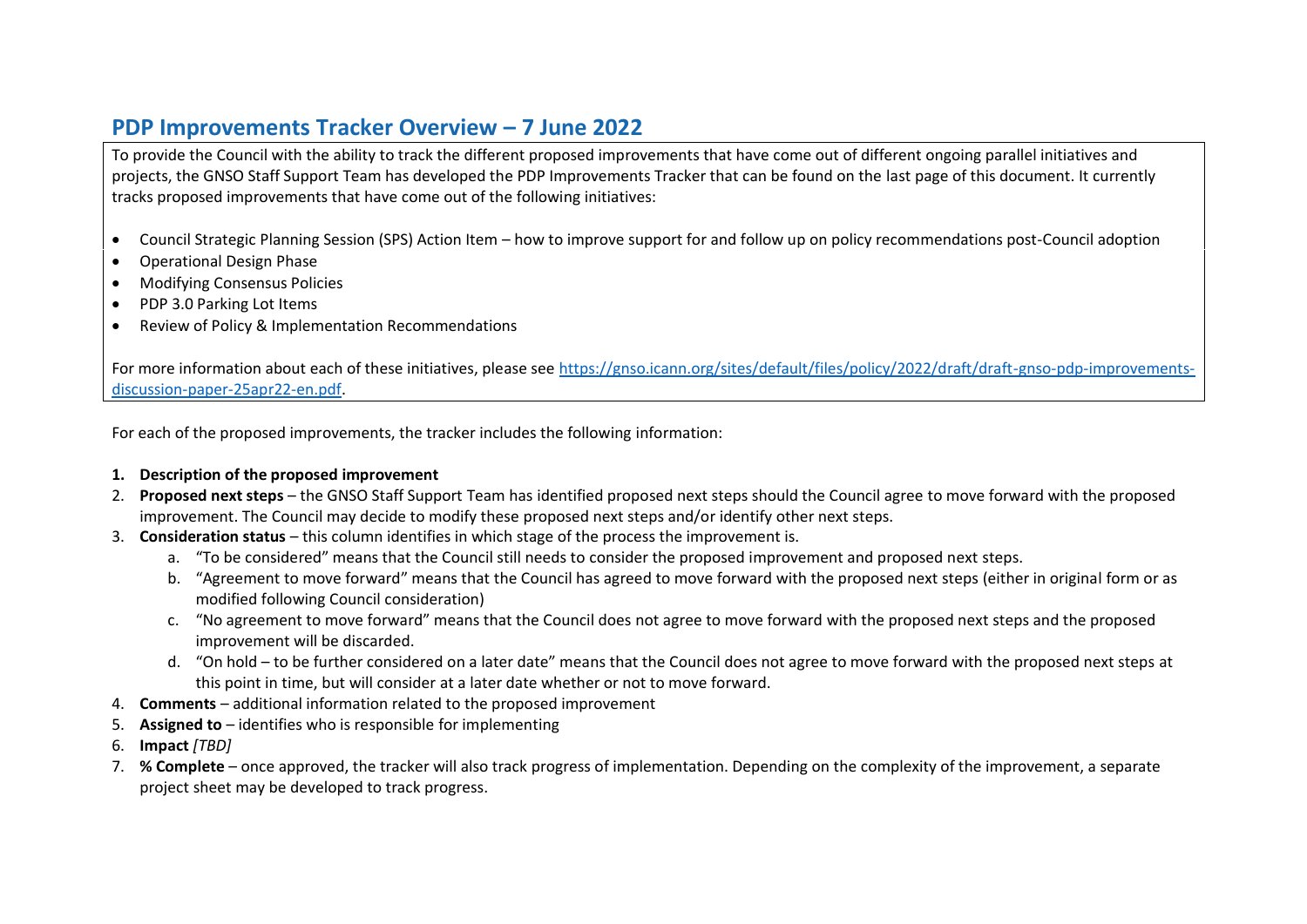Each of the proposed improvements has been allocated to one of the following categories:

- Category I Improvements Easy to implement and not requiring any changes to existing processes and/or procedures
- Category II Improvements Some effort to implement, but not requiring any changes to existing processes and procedures
- Category III Improvements Higher level of effort to implement and likely requiring changes to existing processes and procedures

As part of the substantive review of the proposed next steps, the Council could decide to recategorize a proposed improvement.

## **For Council consideration – Practical questions:**

- 1. Does the tracker provide the expected information for Council to consider and keep track of the different proposed improvements? If not, what is missing?
- 2. At the suggestion of Council members an entry for "impact" has been added. Council to identify who/how to determine impactfullness of each proposed improvement – is this referring to impact on the PDP, impact on resources, a combination of both or something else?
- 3. As not all improvements are solely within the remit of Council, what is the best way to consult with the broader GNSO community, and possibly beyond that, about this approach and how to enable regular consultation / input?
- 4. How often should review / updates be planned for?
- 5. Where should this information be housed GNSO wiki?
- 6. How much time is needed for the Council to consider these above questions that need to be addressed before the first substantive review can commence?